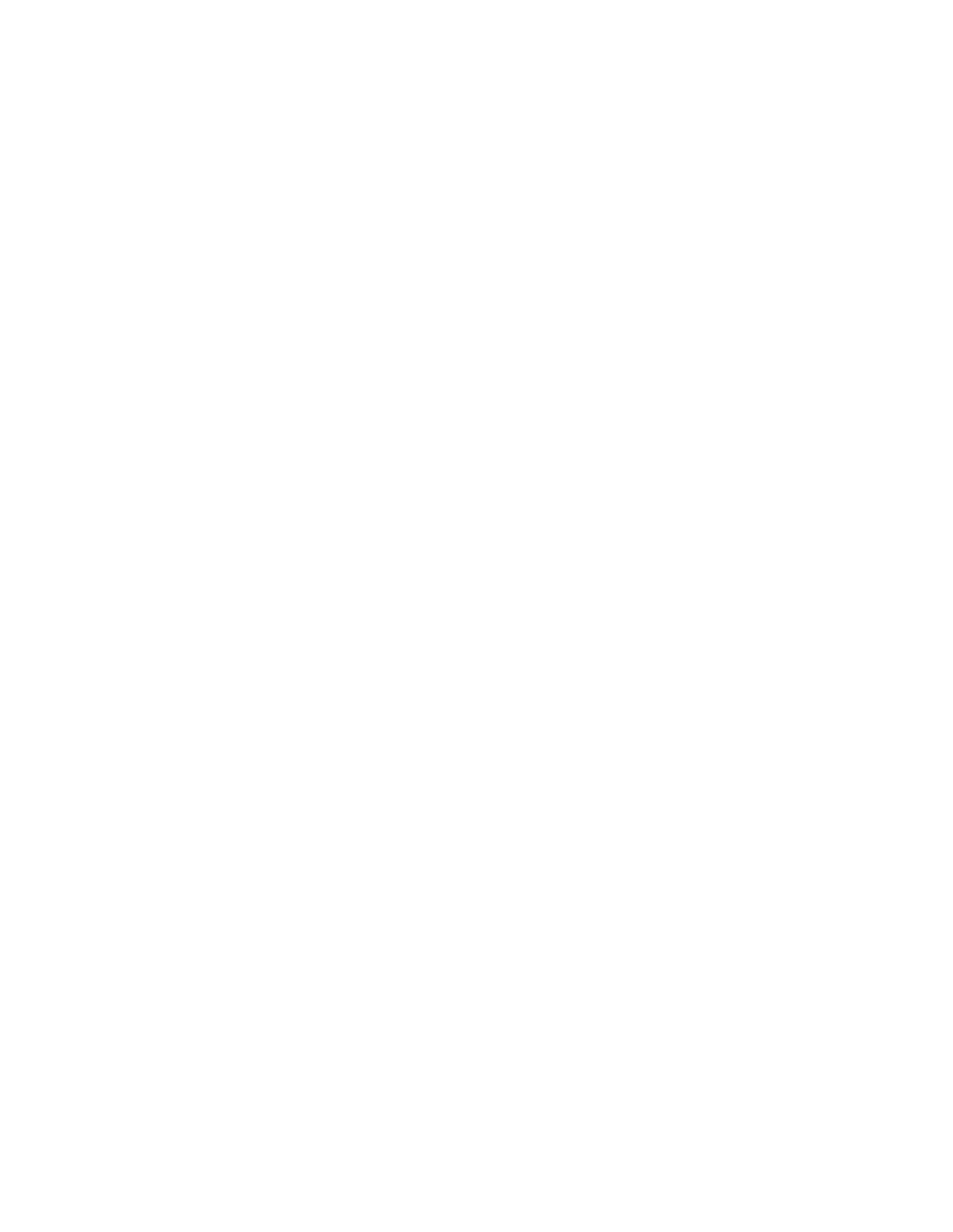# **Contents**

| 8.0 |  |       |  |  |
|-----|--|-------|--|--|
|     |  |       |  |  |
|     |  | 8.1.1 |  |  |
|     |  | 8.1.2 |  |  |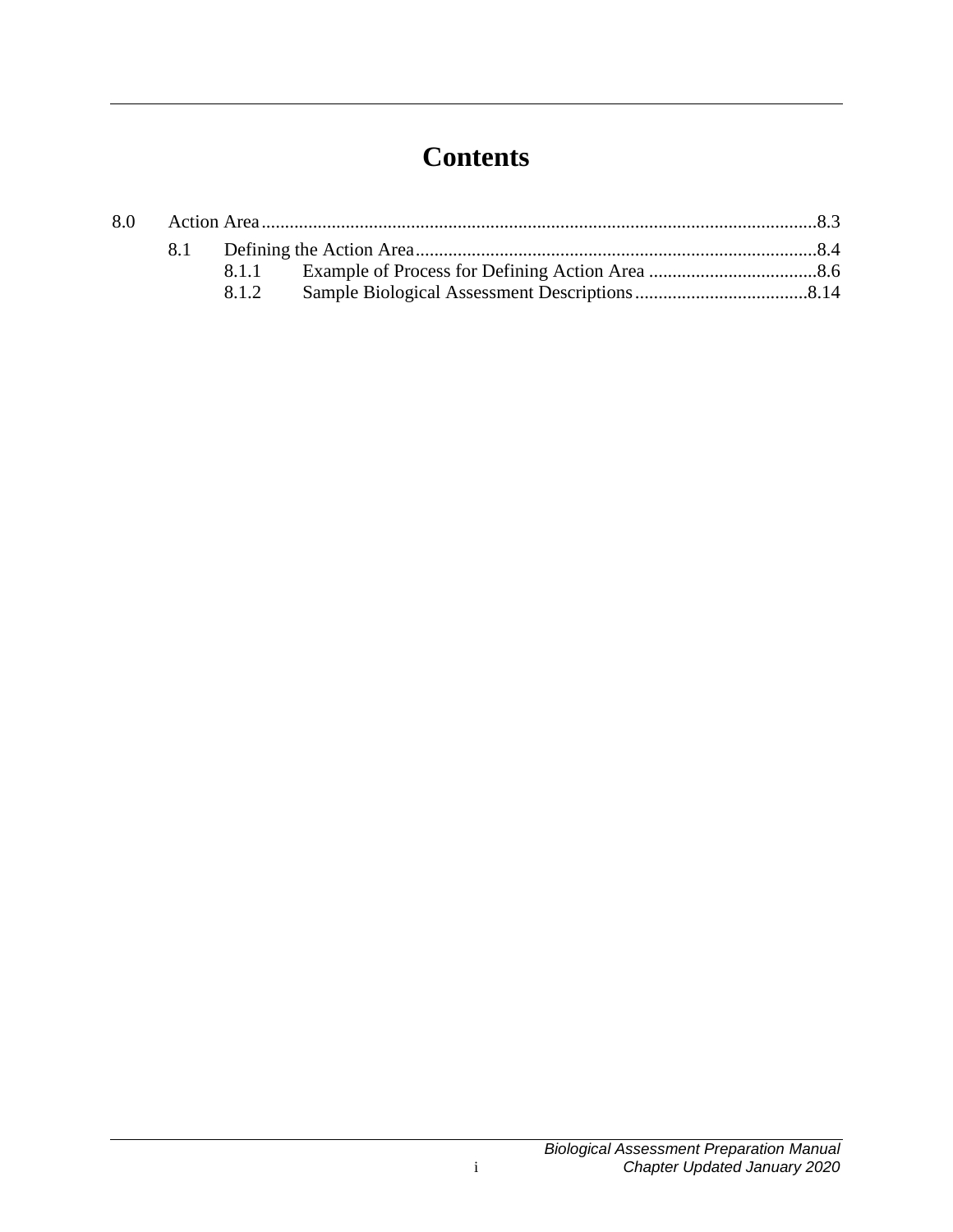# **Figures**

| Figure 8-1c. |                                                                                                                                                      |  |
|--------------|------------------------------------------------------------------------------------------------------------------------------------------------------|--|
|              | Figure 8-2a. Extent of project-related noise from pile driving in the near-shore marine                                                              |  |
| Figure 8-2b. | Extent of project-related noise from pile driving in the near-shore marine                                                                           |  |
| Figure 8-3.  | Detail of project action area including zone of effect for project-related<br>noise sedimentation/hydraulic effects, and effects associated with the |  |
|              |                                                                                                                                                      |  |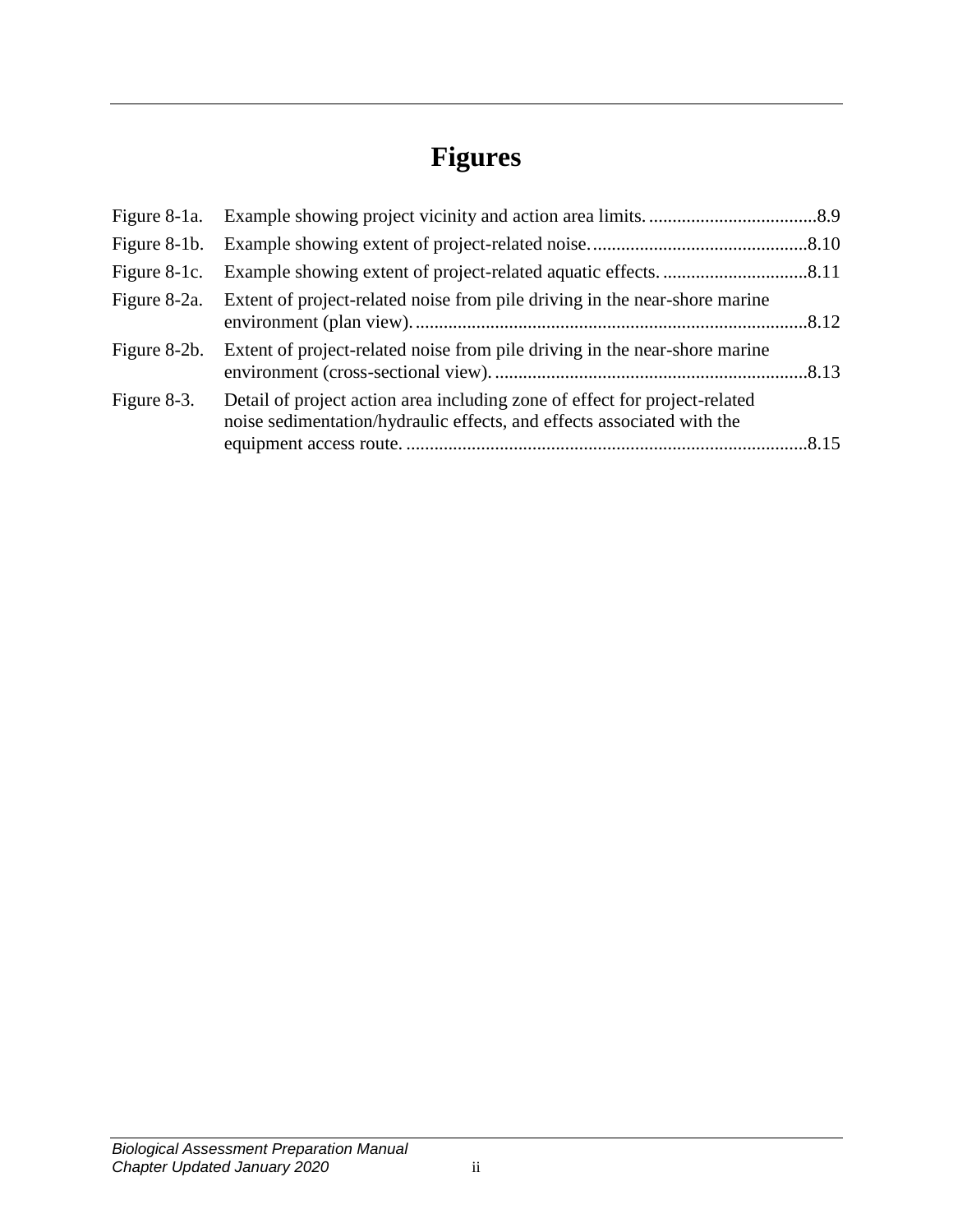# **8.0 Action Area**

#### <span id="page-4-0"></span>**Chapter Summary**

- There is only one action area defined for a project.
- The action area is not determined by the extent of impacts on species and habitat; rather, it is determined by the geographical effects of the action on the environment.
- Each project has only one action area, not separate terrestrial and aquatic action areas.
- The action area should be defined in the Project Action Area section of the BA.
- A map or figure showing the action area should accompany the verbal description of the action area.
- Steps to be completed in order to define the action area are these:
	- 1. Identify all project impacts.
	- 2. Determine the geographic extent of each type of project impact in order to define a zone or area of project impacts for each.
	- 3. Overlay the multiple zones or areas of project impacts in combination to establish the geographic extent of all project impacts.
	- 4. Define the action area based upon the farthest geographic extent of potential project impacts.
- The action area may include discrete areas where project-related impacts may occur in isolation from the primary area of anticipated project impacts.
- **Within the single action area, project biologists may choose to discuss** some of the zones of impact previously defined, to facilitate report organization and analysis of effects.

This section provides guidance for defining the limits of the action area. BA excerpts are provided to illustrate how the project biologist can effectively define the limits of the action area.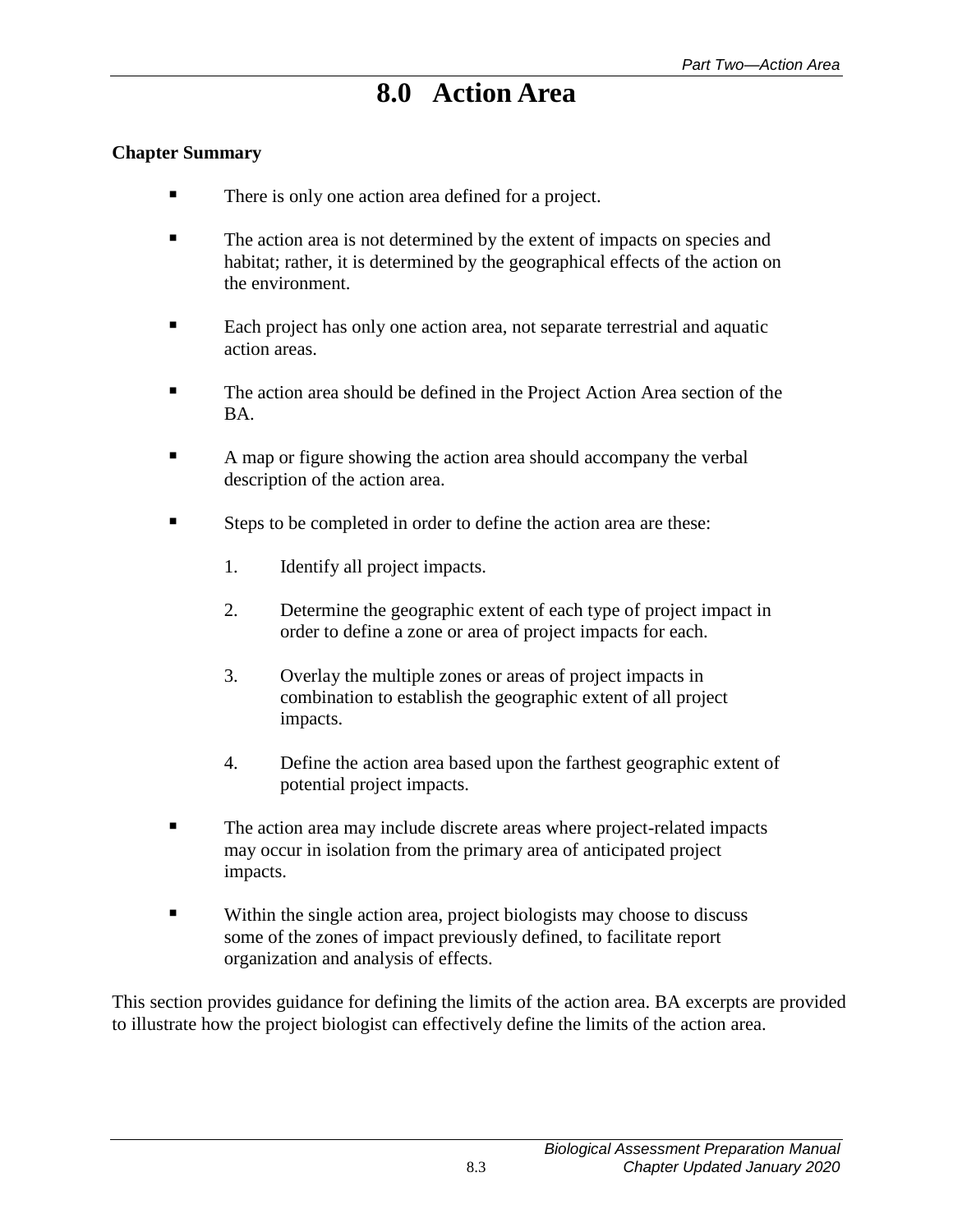# <span id="page-5-0"></span>**8.1 Defining the Action Area**

The general location of the project action area should be described in the BA. A map, legal description, and photographs (aerial or ground) can help to illustrate the context and extent of the project action area.

A project biologist's first task is to define the specific limits of the project action area. The limits of the action area should be based upon the geographic extent (in both aquatic and terrestrial environments) of the physical, chemical, and biological effects resulting from the proposed action, including direct effects and delayed consequences, as well as effects of interrelated and interdependent activities.

The project biologist should provide clear justification of the action area limits so that BA reviewers can follow the author's line of thought and reasoning. The author should also provide reviewers with enough information to determine the accuracy of the limits defined.

*Often, project biologists incorrectly identify the action area. The action area should be based on how far all effects of the action reach, not simply how far the impacts related to project equipment extend.*

*For example, if an effect of an action (e.g., dewatering) can be detected 150 miles downstream of the project area, the entire 150 mile stretch of river would be included in the action area, as defined by the project.*

Each project has just one action area, which is usually larger than the project site or footprint. The single action area for the project encompasses the extent of all direct effects and delayed consequences related to the proposed action (as well as interdependent or interrelated activities) affecting both aquatic and terrestrial environments. In some situations it may be necessary to define a very large action area to address all project-related effects. The number of species addressed in a BA or their presence or absence in the vicinity of a project plays no part in defining the action area for the project.

Action areas are three-dimensional, encompassing impacts above and below the water surface. Often the underwater portion of the action area has a size and shape different from the portion of the action area located above water.

To define the project action area, a project biologist should complete the following steps:

1. *Identify all potential project effects*.

This includes all direct effects and delayed consequences, as well as those effects associated with interrelated and interdependent activities, occurring within both aquatic and terrestrial environments.

Note that some project elements should not be included in the action area. This would include commercially purchased materials and their haul routes (i.e. bridge girders or gravel from an established commercial gravel pit etc.) Detour routes over existing roads should not be part of the action area unless traffic volumes will be drastically increased thus resulting in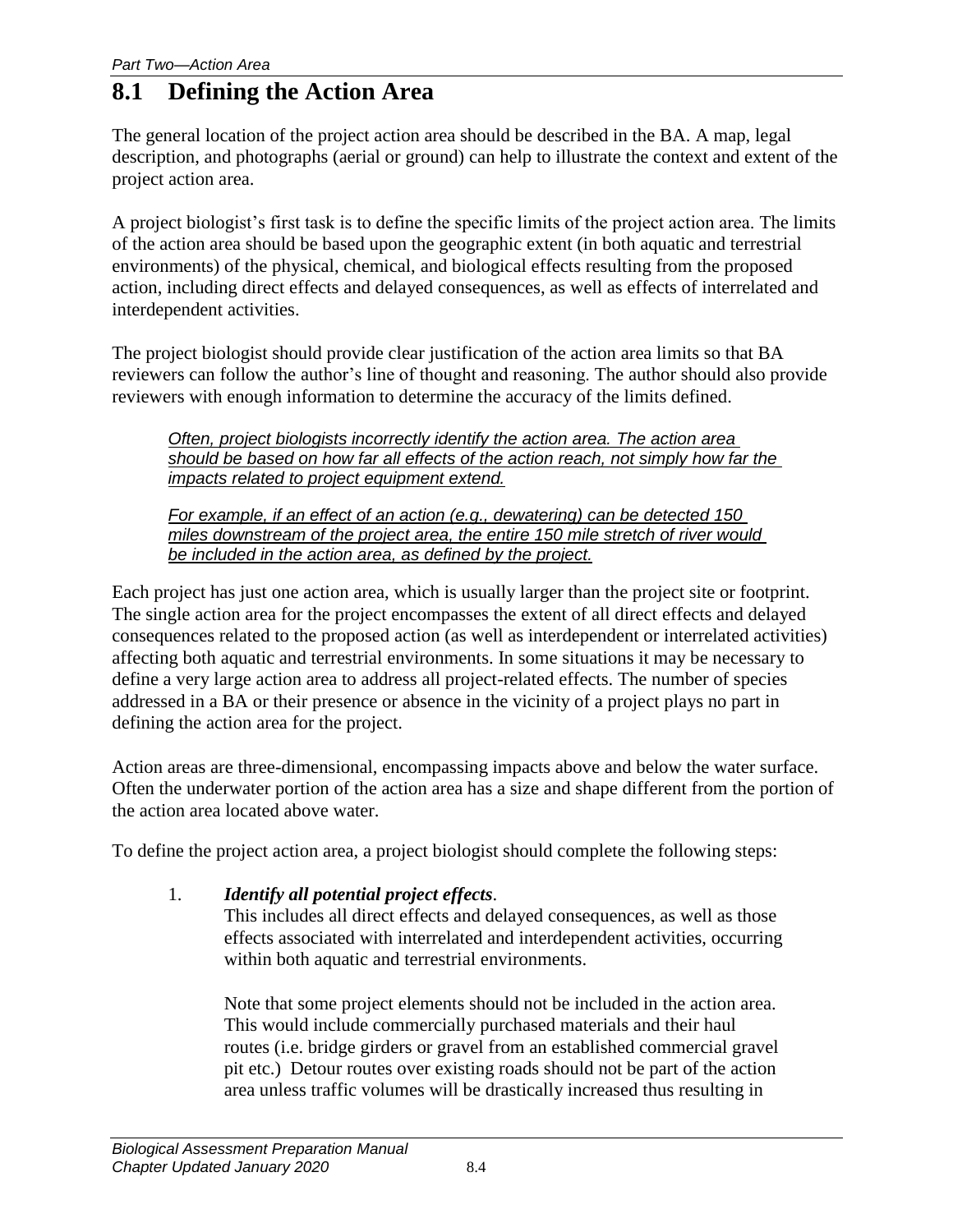increased noise levels. However the creation of a new permanent or temporary detour road or bridge should be part of the action area.

#### 2. *Determine zones of effect for each type of project effect*. Look at each type of project-related environmental effect (i.e., in-water sedimentation, terrestrial noise, underwater noise, clearing and grading, induced development, traffic, etc.) separately to determine its geographic extent.

### 3. *Determine the geographic extent of all project effects*.

Once the project biologist has identified zones representing the geographic extent of each type of project-related environmental effect, these zones can be combined to form a single representation of the geographic extent of all project effects.

### 4. *Define the action area*.

The action area is defined by the outermost extent of all of the zones of effect combined. The outer limits of the action area may be defined by the zone of effect identified for one type of project effect that extends farther than any other, or the limits of the action area may be defined by a combination of multiple zones of effect. In some instances there may be discrete areas affected by project activities that are not contiguous with the other zones of effect (for example, an offsite mitigation area). In these cases, the isolated area affected by project-related activities need not be physically lumped into the action area but can be considered a separate component of the action area.

## **8.1.1 Terrestrial and Freshwater Projects**

Defining the geographic extent of potential effects is often difficult. For example, delineating the limit of noise impacts, or determining how far noise will travel from a specific location before attenuating to background levels, can be speculative. In the past commonly accepted thresholds were often used for terrestrial areas (e.g., a 1-mile radius for pile driving activities and ½ mile for construction noise) However these thresholds should be refined based upon an analysis of sitespecific background noise levels and the predicted distance noise levels will travel before attenuating to background conditions. The geographic extent of project-related noise underwater can extend well beyond the radius defined for terrestrial impacts, depending upon surrounding bathymetry, water temperature, and other factors (see PART 2, NOISE IMPACT ASSESSMENT for more detailed information on analyzing noise impacts).

Estimating the maximum downstream distance through which sediment or pollutants can affect water quality also may be speculative. One approach uses the Ecology mixing zone distances that apply to many projects. Whatever the approach, a sound rationale—and, if possible, documented support for the limits—must be demonstrated.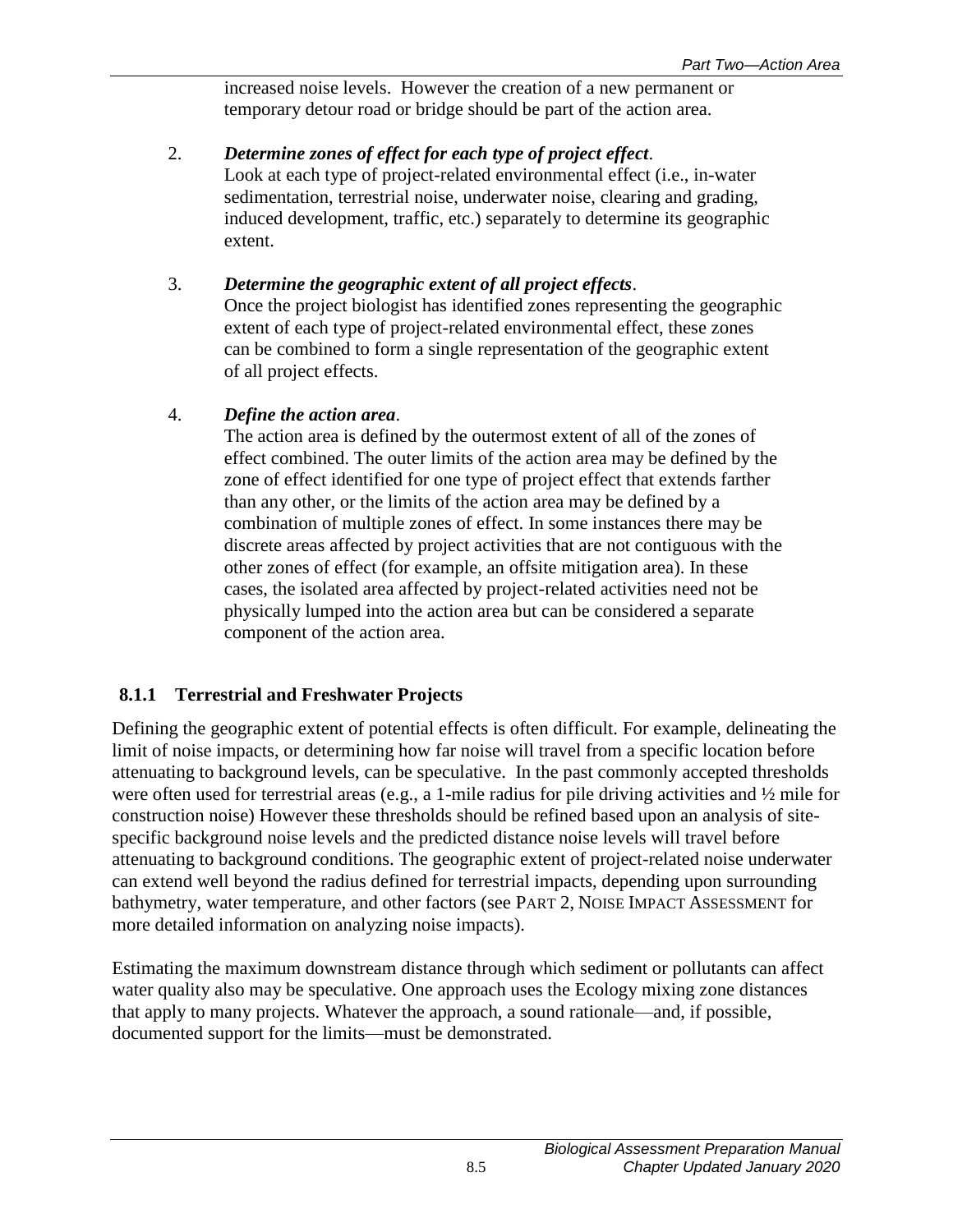#### **8.1.2 Marine Projects**

In the marine environment, it is important to consider the various sources of noise associated with pile driving, including impact driving of various diameters and types of piles, and both removal and installation of piles using vibratory methods. Each method has its own zone of effect, and each affects aquatic species in different ways. In addition, other effects associated with marine projects include removal of creosote-treated structures, suspension of contaminated sediment, turbidity, and stormwater.

When discussing in-water transmission of sound generated by impact pile driving, noise is usually described in instantaneous peak sound pressure levels decibels  $(dB_{PEAK})$ , which is the maximum overpressure or underpressure observed during each sound pulse. Vibratory pile driving is usually measured as the root mean square (RMS) pressure level during the sound impulse. RMS levels are also used to describe disturbance level effects to marine mammals, and are the measurement used to establish background in-water noise levels at the project site.

Since marine mammals can be grouped into five broad functional groups based on the frequencies that they can hear in, background underwater noise levels will be reported by frequencies which match the hearing ranges of the functional hearing groups. A broadband noise level will also be reported. (See the noise chapter for more information.) When completing a marine in-water pile installation consultation, the extent of effects should be calculated for the action area by using the lowest reported background number (not the broadband number) to calculate the furthest extent of effects. For example: at the Southworth Ferry Terminal the background daytime dB values are 124 dB broadband, 123 dB for low frequency cetaceans, 121 dB for phocid pinnipeds, 118 dB for otariid pinnipeds and mid-frequency cetaceans, and 117 dB for high frequency cetaceans – thus the project would calculate how far out the sound generated by the pile with the highest source number, would travel until it was indistinguishable from the background frequency of 117dB, the lowest background value for all of the hearing frequency groups. As a rule of thumb – the higher the source number, and the lower the background number, the greater the extent of effects.

The extent of effects within marine environments from pile installation or removal can be extensive. For example, using NMFS's practical spreading model, the  $191$  dB<sub>RMS</sub> generated by impact pile driving of 36-inch diameter steel piles would attenuate to a background level at approximately 115 miles from the source. However, the in-water extent of effects is frequently bound by the nearest land.

The action area in marine environments is typically defined by predicted noise levels from impact pile driving. Based on the distance at which in-air propagation of pile driving noise attenuates to background levels, the in-air extent of an action area in the marine environment can be determined. The in-water extent of the action area is frequently bounded by the nearest land. The extent of in-water effects also includes areas affected by temporary turbidity increases.

### <span id="page-7-0"></span>**8.1.3 Example of Process for Defining Action Area**

This section provides two examples of how the action area for a project is defined. The first example shows how an action area is determined based upon the zones of impact defined for multiple project elements. The second example illustrates how an action area is defined in an aquatic environment, based upon anticipated noise impacts above and below the water.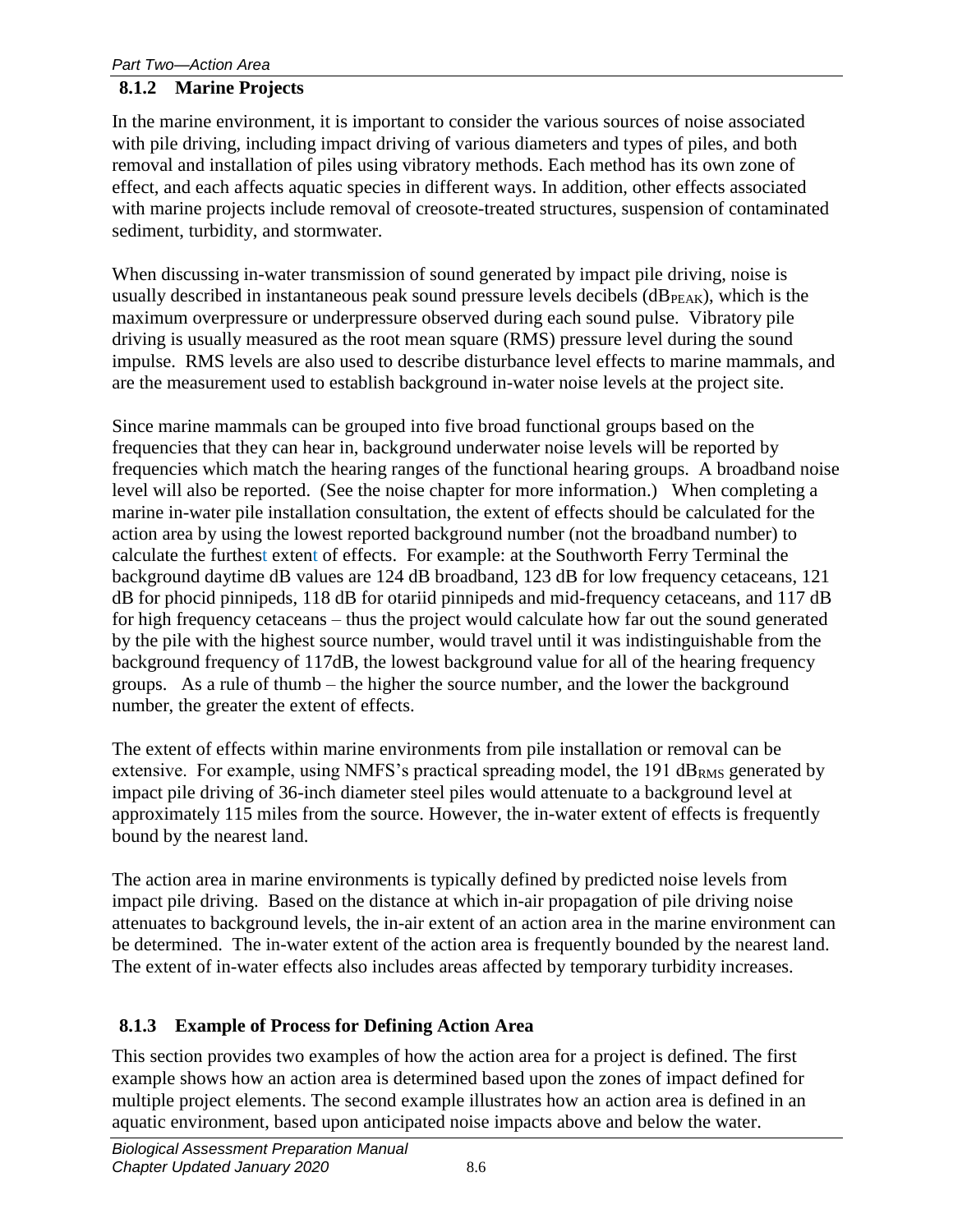The first example illustrates how the overall action area for a project is composed of the combination of multiple zones of effect that reflect potential impacts associated with each project element. In this example, the action area is defined based on the extent of project-related noise and the extent of project-related aquatic effects. The proposed project consists of roadway widening and replacement of a culvert. Figures 8-1a, 8-1b, and 8-1c show: 1) the overall action area, 2) the extent of project-related noise, and 3) the extent of project-related aquatic effects.

- 1. The first step in defining the action area is to identify all potential project effects. In this example, there is construction and pile driving noise associated with roadway widening and culvert replacement activities. The aquatic effects include potentially increasing downstream turbidity, and providing 1,600 feet of upstream fish passage to a stream segment that was previously impassable.
- 2. The second step is to define the zone or area affected by each type of anticipated project-related effect. These zones and the rationale for establishing their limits are described in the text within Figures 8-1b and 8-1c.
- 3. The third step is determining the geographic extent of all project impacts. By combining or overlaying the zones of effect illustrated in Figures 8-1b and 8-1c, the project biologist can determine the geographic extent of all project effects (Figure 8-1a). Some projects may have multiple zones of effect that need to be considered simultaneously.

Based on this combination of all relevant affected areas, the project biologist can then delimit the action area. The action area limits outline the outermost extent of contiguous project-related effects, plus any outlying areas that will sustain project-related effects (such as a wetland mitigation site).

The second example illustrates how an action area is defined for a project involving in-water pile driving. Although other effects such as sedimentation or turbidity could also be generated by project activities, this example assumes that these zones of effect are confined within the area affected by project-related noise. Since the extent of project-related noise represents, geographically, the most far-reaching project effect, the limit of noise impacts is also considered the limit of the action area This example also illustrates the different attenuation rates of noise above and below water, demonstrating that noise impacts must be considered in a threedimensional fashion. Figures 8-2a and 8-2b illustrate the aerial and underwater extent of the action area defined for this project, respectively.

For a marine example, refer to the Noise chapter (7.0).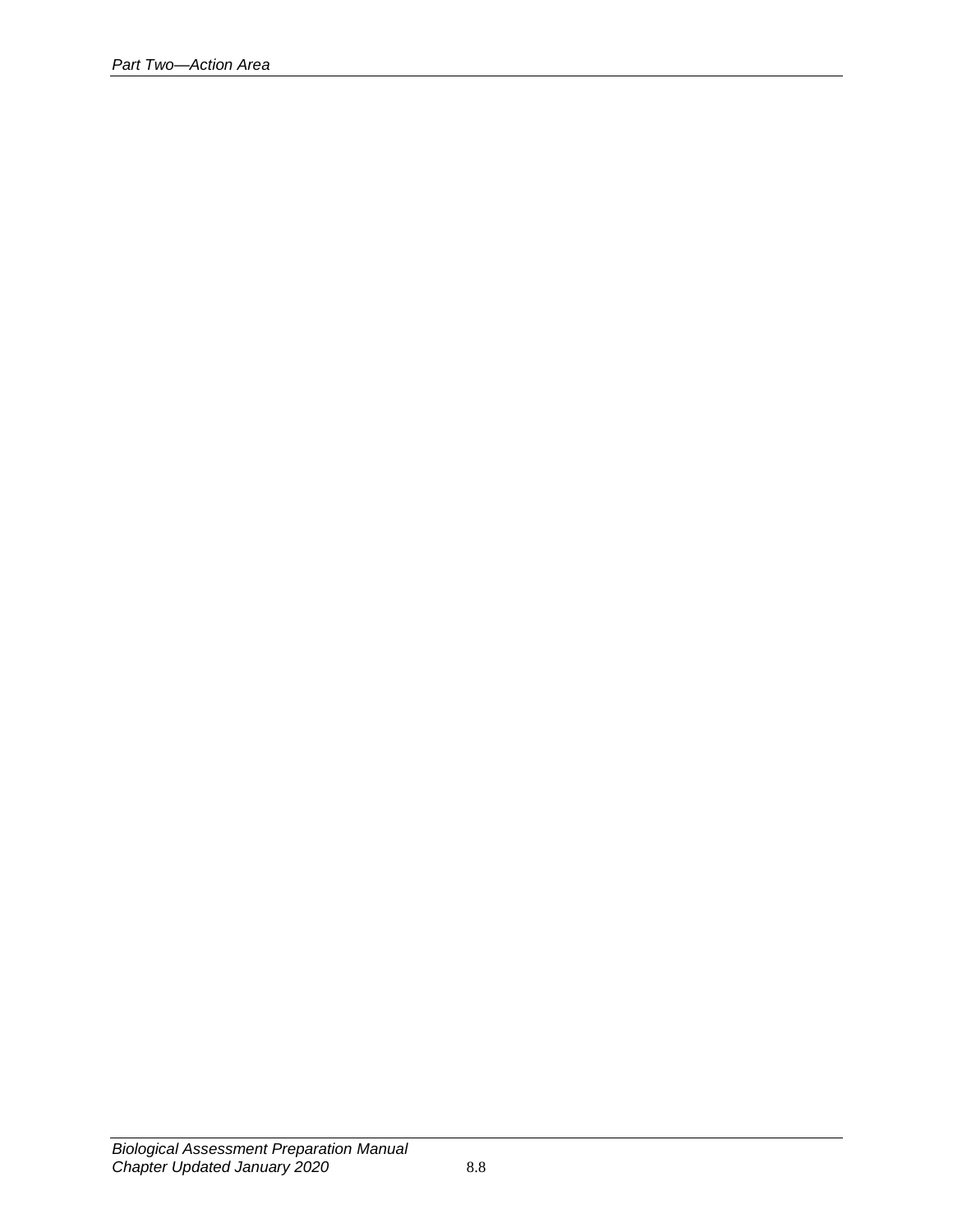

<span id="page-10-0"></span>**Figure 8-1a. Example showing project vicinity and action area limits.**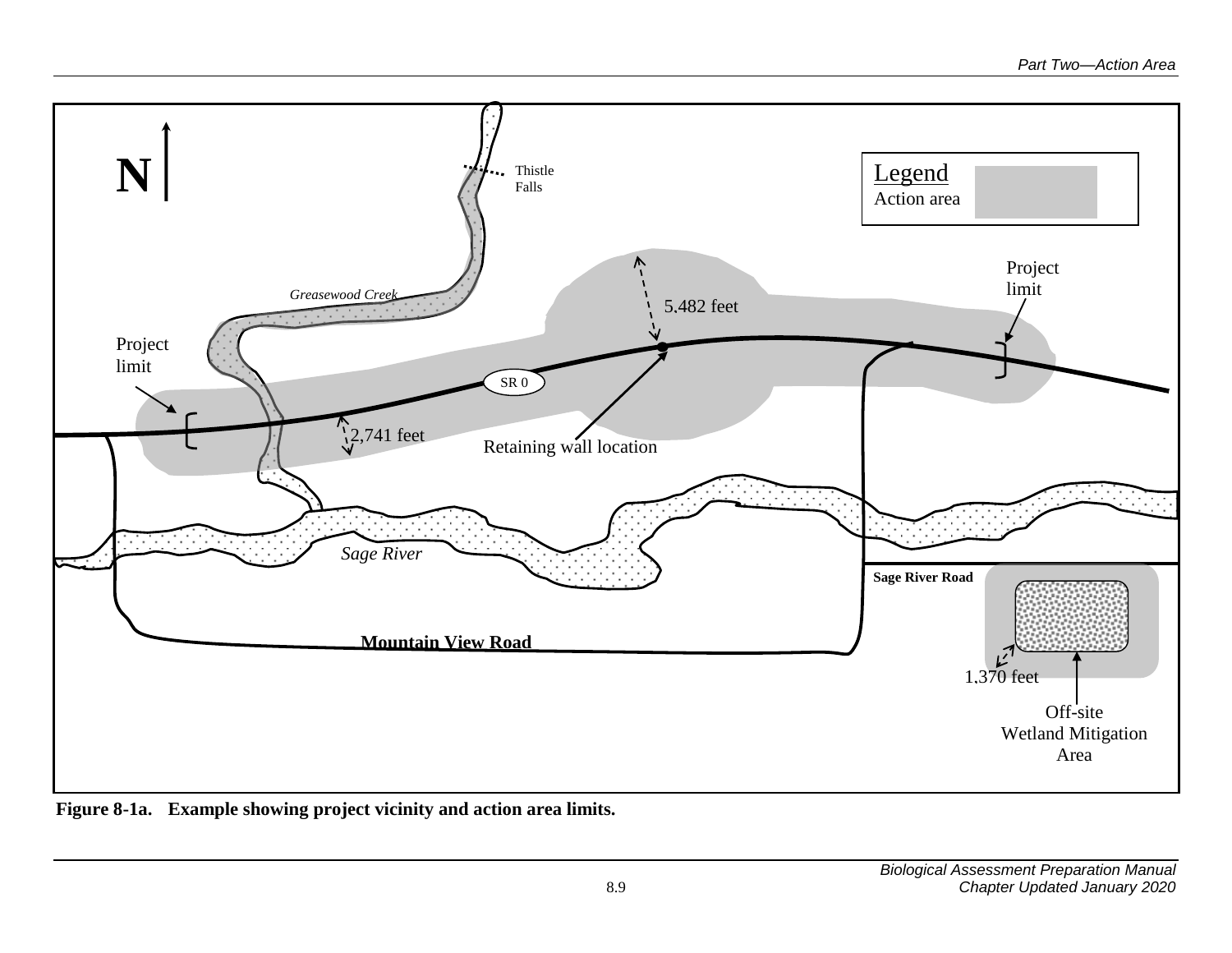

### **Figure 8-1b. Example showing extent of project-related noise.**

<span id="page-11-0"></span>The project consists of roadway widening, retaining wall construction, and a culvert replacement. The project limits shown above are the beginning and end points for the widening corridor. Noise associated with roadway widening is expected to extend 2,741 feet from the roadway. Construction of the retaining wall requires impact pile driving, and the extent of construction noise expands to 5,482 feet around this activity. The culvert replacement requires closure of SR 0 so traffic will be routed to Mountain View Road. A wetland mitigation site will be constructed near Sage River Road. Due to construction equipment noise at the mitigation site, project-related noise extends 1,370 feet around the wetland mitigation site.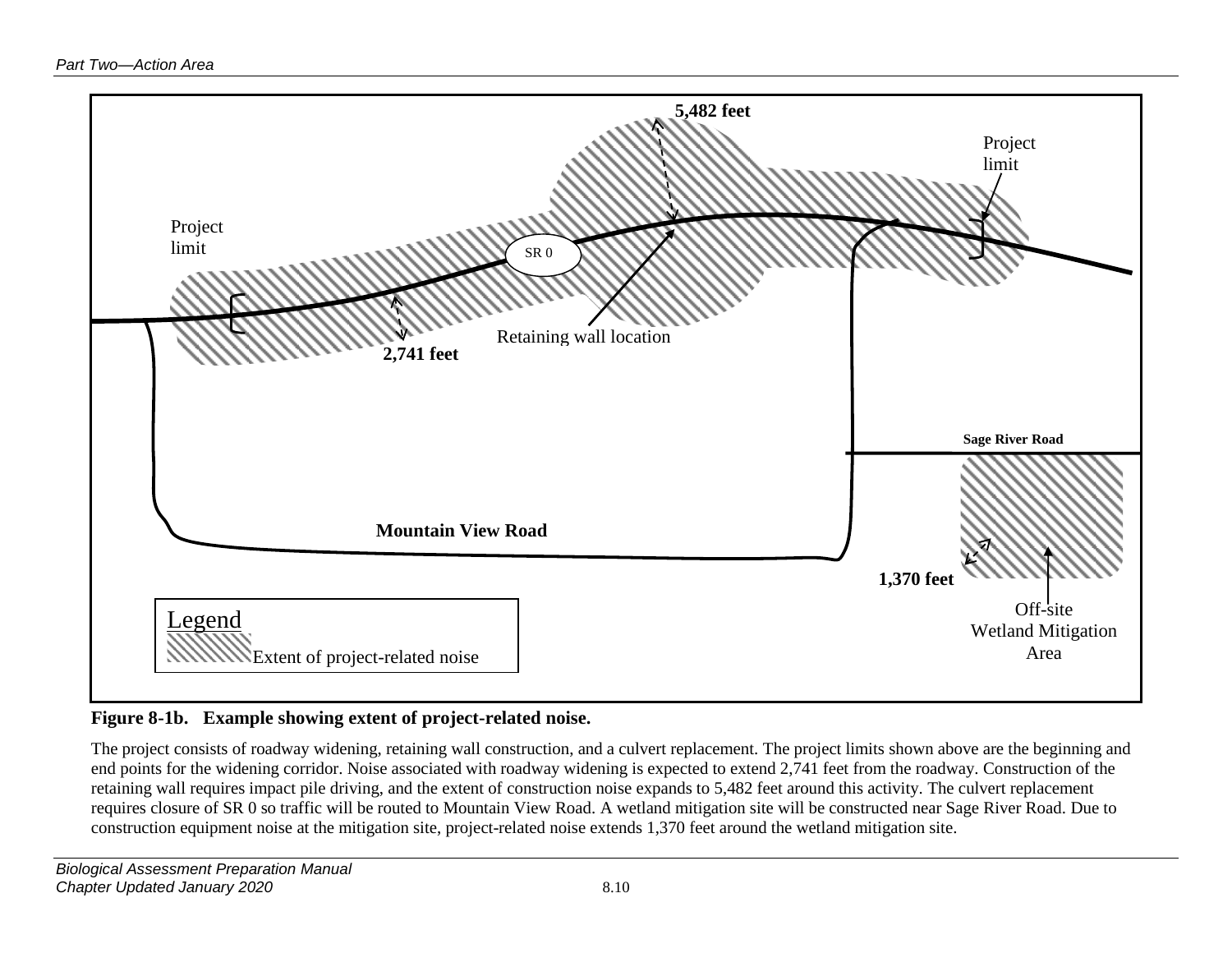

<span id="page-12-0"></span>**Figure 8-1c. Example showing extent of project-related aquatic effects.**

The project will conduct in-water work by replacing a failed culvert on SR 0 over Greasewood Creek. The culvert has not allowed fish passage for several years, but after project completion, fish can access upstream habitat to Thistle Falls, which is an impassable natural barrier. This access to habitat is a beneficial effect, and therefore constitutes a project-related aquatic effect.

Aquatic effects extend from 300 feet downstream of the project area (*WSDOT– Washington State Department of Ecology Water Quality Implementing Agreement*) to approximately 3 miles upstream (Thistle Falls).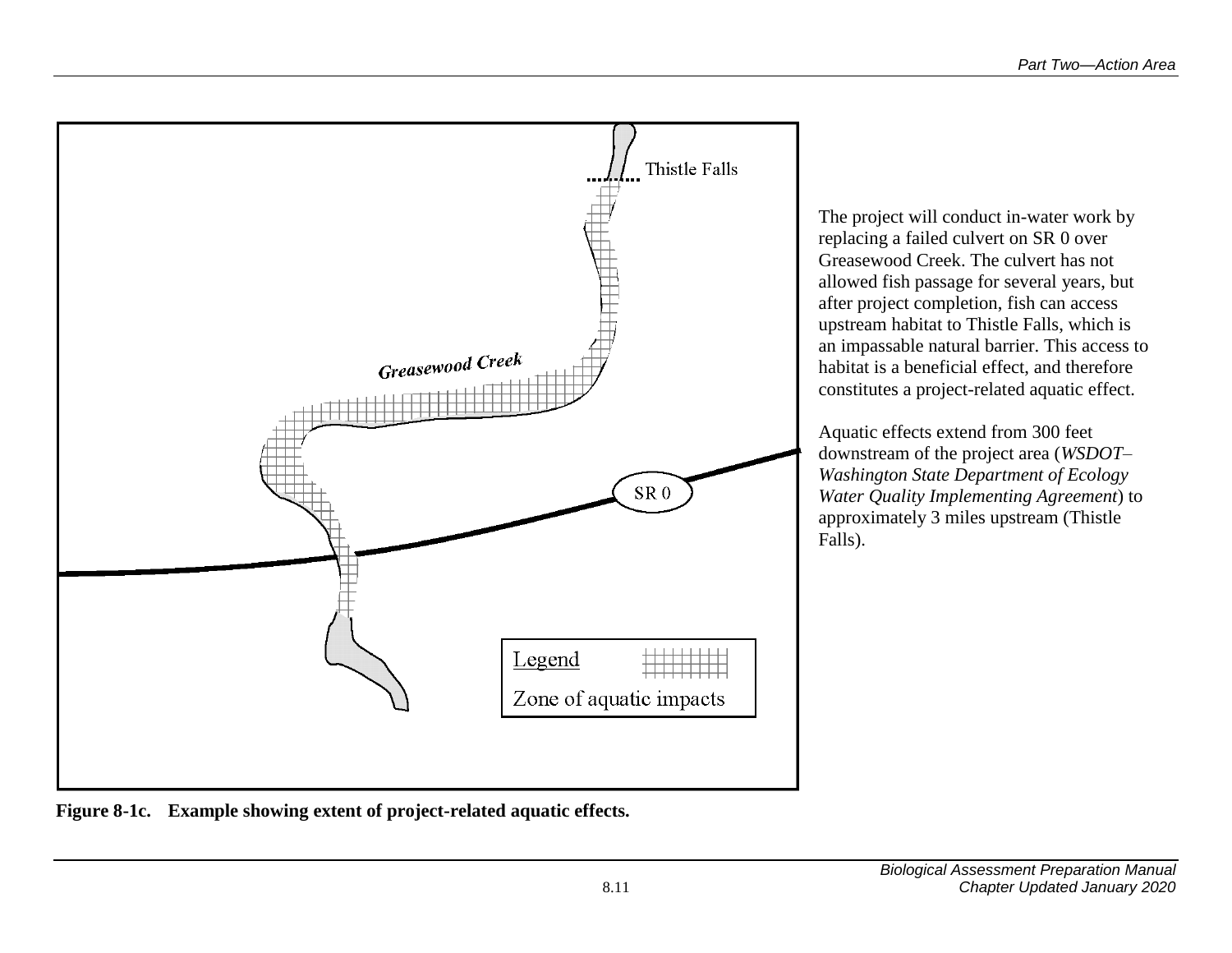

**Figure 8-2a. Extent of project-related noise from in-water pile driving (plan view).**

<span id="page-13-0"></span>This example shows the approximate extent of project-related noise (over land and water) resulting from in-water pile driving activities. Noise attenuates at different rates over land (soft site) and over water (hard site), which explains the difference in radii. The limit of projectrelated noise is the distance at which noise from construction is indistinguishable from baseline noise.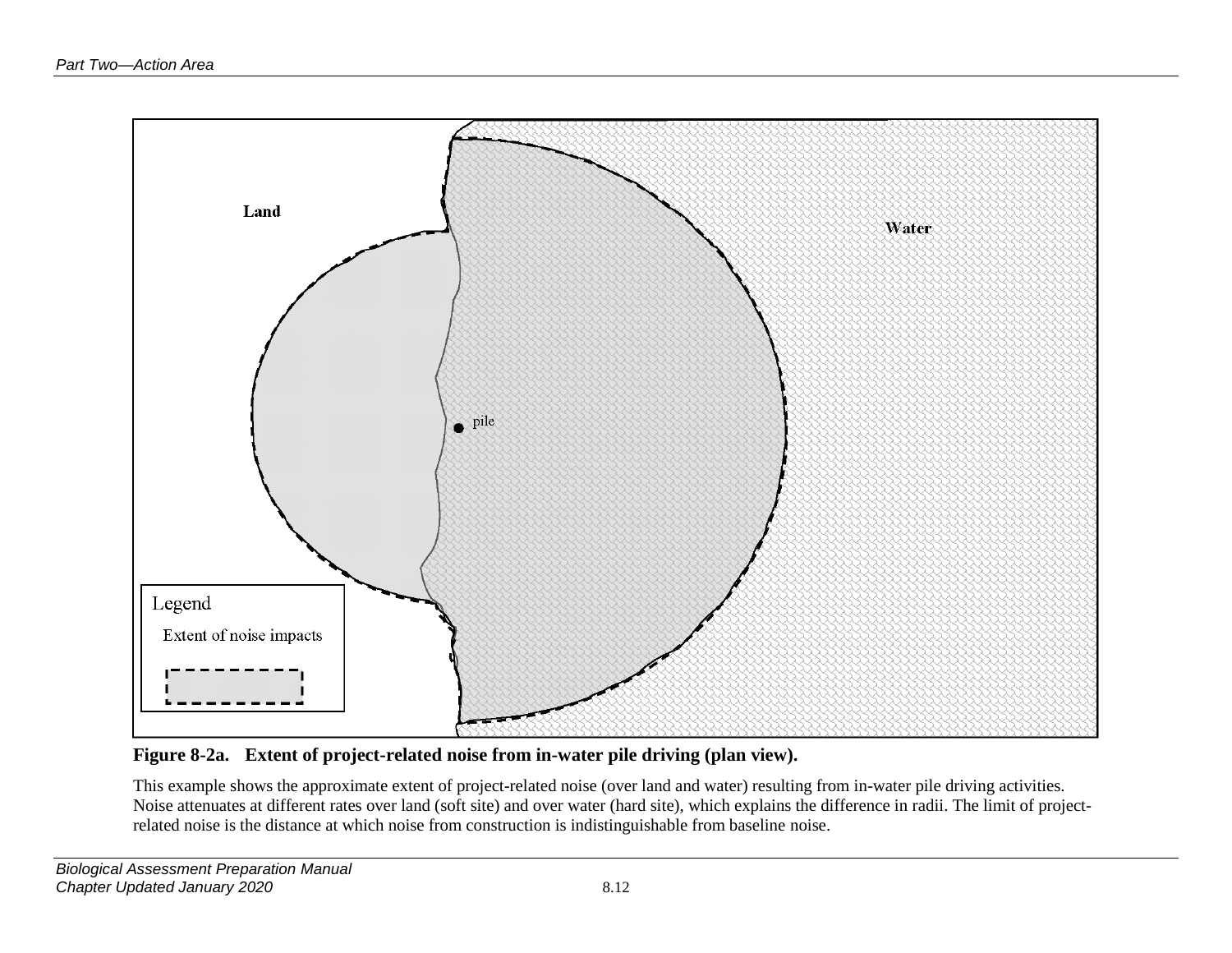

#### **Figure 8-2b. Extent of project-related noise from in-water pile driving (cross-sectional view).**

<span id="page-14-0"></span>This example displays the 3-dimensional aspect of noise extent. Note the difference in radius between over-land and over-water spreading.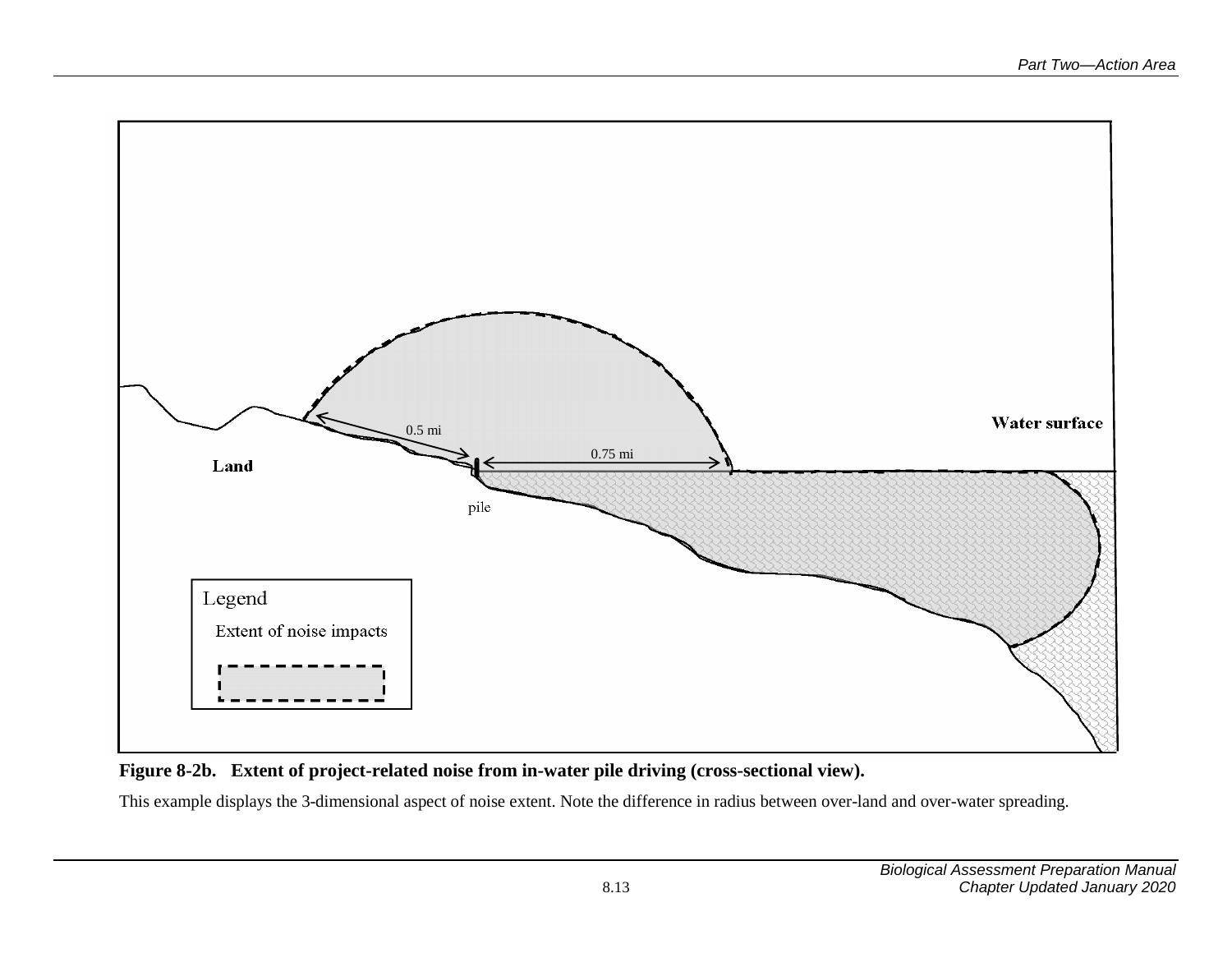#### <span id="page-15-0"></span>**8.1.4 Sample Biological Assessment Descriptions**

One example of how to define a project's action area, accompanied by an aerial photograph illustrating the extent of the action area (Figure 8-3), is provided below. The project entails rebuilding a bridge along SR 0. The action area encompasses the direct effects of the proposed action (noise and sedimentation/hydraulic impacts) as well as effects associated with the equipment access routes to be used for the project. In this example, the outer limits of the action area are determined by combining these multiple zones of effect.

The action area includes all areas that could be affected by the proposed project and is not limited to the actual work area. Noise and disturbance from construction activities have the potential to extend 500 feet outward from the project area. Project-induced sediment conveyance and hydraulic effects could affect Dogwood Creek and its stream banks up to 250 feet upstream of the bridge and 500 feet downstream of the bridge (Figure 8-3). Equipment access routes will generate impacts on both banks of Dogwood Creek, but these access routes are within the 500-foot action area.

Consequently, the action area has a radius of 500 feet in all directions from the project footprint, encompassing noise, equipment access, and sediment/hydraulic zones of effect. These distances are established with the confidence that they include all areas of conceivable impact associated with the proposed project.